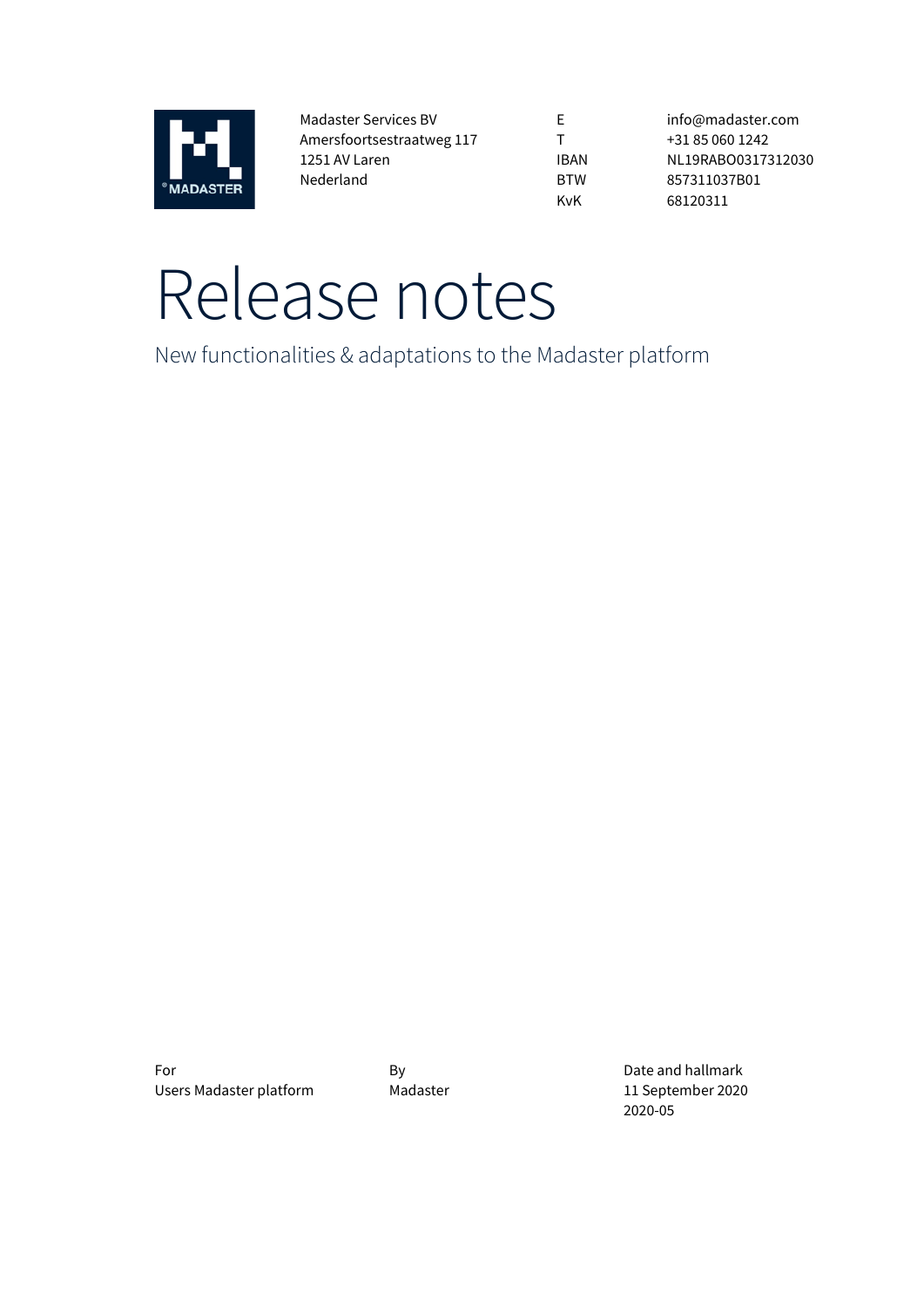# **1. Table of contents**

|      | $\mathbf{1}$ |                                                              |  |
|------|--------------|--------------------------------------------------------------|--|
| 1.1. |              |                                                              |  |
| 1.2. |              |                                                              |  |
| 1.3. |              |                                                              |  |
| 1.4. |              |                                                              |  |
|      | 2.           | SHARING DATABASES WITH OTHER ACCOUNTS, FOLDERS, BUILDINGS  3 |  |
| 2.1. |              |                                                              |  |
| 2.2. |              |                                                              |  |
| 2.3. |              |                                                              |  |
|      | 3.           |                                                              |  |
| 3.1. |              |                                                              |  |
| 3.2. |              |                                                              |  |
| 3.3. |              |                                                              |  |
|      | 4.           |                                                              |  |
| 4.1. |              |                                                              |  |
| 4.2. |              |                                                              |  |
|      | 5.           |                                                              |  |
| 5.1. |              |                                                              |  |
| 5.2. |              |                                                              |  |

# <span id="page-1-0"></span>**1 Multiple databases per account / folder / building**

## <span id="page-1-1"></span>1.1. Organisation of account: databases

Since the summer of 2020, the Madaster platform has had several folders per account, which may contain subfolders or buildings. In this way, the platform supports the user's organisation. To further support this organisational structure in terms of materials and products, it is now also possible to create and use multiple databases at different levels (e.g. project, portfolio and/or building level) within one's own account.

A created database can be found in the navigation drawer on the left-hand side of the screen. The images below show a number of levels on which a new database can be created in the platform.



Database creation at account level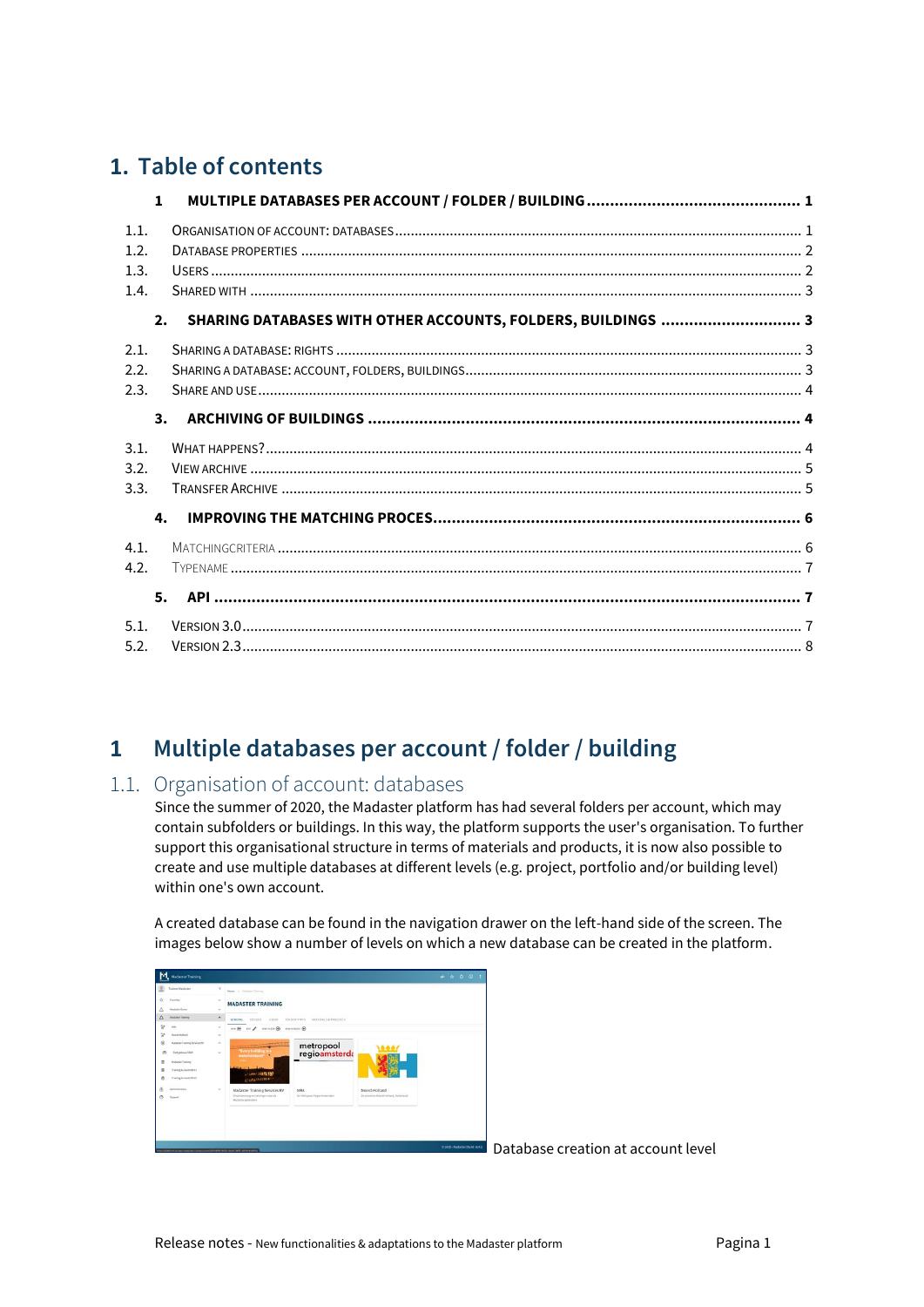

It is also possible to create multiple databases at one particular level for a folder or building.

These databases are always visible in the navigation drawer at the level of the account, the (sub)folder or the building.

| $\mathbf{M}$ | <b>Madaster Demo</b>     |                         |                                                   |                      |                                                                                                                                 |                                     |        | $\Rightarrow$ |                         | $\qquad \qquad \hat{\mathbf{r}} \qquad \hat{\mathbf{r}} \qquad \hat{\mathbf{r}} \qquad \hat{\mathbf{r}} \qquad \hat{\mathbf{r}} \qquad \hat{\mathbf{r}} \qquad \hat{\mathbf{r}} \qquad \hat{\mathbf{r}} \qquad \hat{\mathbf{r}} \qquad \hat{\mathbf{r}} \qquad \hat{\mathbf{r}} \qquad \hat{\mathbf{r}} \qquad \hat{\mathbf{r}} \qquad \hat{\mathbf{r}} \qquad \hat{\mathbf{r}} \qquad \hat{\mathbf{r}} \qquad \hat{\mathbf{r}} \qquad \hat{\mathbf{r}} \qquad \hat{\mathbf{r}} \qquad \hat{\mathbf$ |              | - 1          |  |  |
|--------------|--------------------------|-------------------------|---------------------------------------------------|----------------------|---------------------------------------------------------------------------------------------------------------------------------|-------------------------------------|--------|---------------|-------------------------|------------------------------------------------------------------------------------------------------------------------------------------------------------------------------------------------------------------------------------------------------------------------------------------------------------------------------------------------------------------------------------------------------------------------------------------------------------------------------------------------------|--------------|--------------|--|--|
|              | <b>Trainer Madaster</b>  | $\,<$                   | Home > Madaster Demo > Madaster Demo              |                      |                                                                                                                                 |                                     |        |               |                         |                                                                                                                                                                                                                                                                                                                                                                                                                                                                                                      |              |              |  |  |
| ☆            | Favorites                | $\checkmark$            |                                                   |                      |                                                                                                                                 |                                     |        |               |                         |                                                                                                                                                                                                                                                                                                                                                                                                                                                                                                      |              |              |  |  |
| Δ            | Madaster Demo            | $\widehat{\phantom{a}}$ |                                                   | <b>MADASTER DEMO</b> |                                                                                                                                 |                                     |        |               |                         |                                                                                                                                                                                                                                                                                                                                                                                                                                                                                                      |              |              |  |  |
| $\Box$       | Madaster Demo Projecten  | $\checkmark$            |                                                   |                      |                                                                                                                                 |                                     |        |               |                         |                                                                                                                                                                                                                                                                                                                                                                                                                                                                                                      |              |              |  |  |
| $\mathbf{S}$ | Madaster Demo            |                         | USERS<br><b>DATABASE</b>                          |                      | SHARED WITH                                                                                                                     |                                     |        |               |                         |                                                                                                                                                                                                                                                                                                                                                                                                                                                                                                      |              |              |  |  |
| Δ            | <b>Madaster Training</b> | $\checkmark$            | ADD MATERIAL <sup>4</sup>                         | ADD PRODUCT (+)      |                                                                                                                                 |                                     |        |               |                         |                                                                                                                                                                                                                                                                                                                                                                                                                                                                                                      |              |              |  |  |
|              | Administration           | $\checkmark$            | Q<br>Search                                       |                      | Name                                                                                                                            | Product code<br>(EAN or GTIN,<br>() | Type   | Supplier      |                         |                                                                                                                                                                                                                                                                                                                                                                                                                                                                                                      |              |              |  |  |
| ⊙            | Support                  |                         | <b>FILTER ON</b>                                  |                      | Hf_58cmCladdingWall_Stone                                                                                                       |                                     | Volume |               |                         | $\mathscr{O}$                                                                                                                                                                                                                                                                                                                                                                                                                                                                                        |              | $\checkmark$ |  |  |
|              |                          |                         | Supplier<br>$\hat{\phantom{a}}$                   |                      | □<br>1000 x 2550mm_Aluminum                                                                                                     |                                     | Volume |               |                         | $\mathscr{O}^{\bullet}$                                                                                                                                                                                                                                                                                                                                                                                                                                                                              |              | $\checkmark$ |  |  |
|              |                          |                         | NNB<br>27                                         |                      | $\Box$<br>150 x 203mm_Wood<br>□<br>1500 x 2550mm_Aluminum                                                                       | Volume                              |        |               | $\mathscr{O}^{\bullet}$ |                                                                                                                                                                                                                                                                                                                                                                                                                                                                                                      | $\checkmark$ |              |  |  |
|              |                          |                         | O<br>Demo producten 11                            |                      |                                                                                                                                 | Volume                              |        |               | $\mathscr{O}$           |                                                                                                                                                                                                                                                                                                                                                                                                                                                                                                      | $\checkmark$ |              |  |  |
|              |                          |                         | NIBE<br>11                                        |                      | □<br>1740 x 2390mm_Aluminum                                                                                                     |                                     | Volume |               |                         | $\mathscr{O}$                                                                                                                                                                                                                                                                                                                                                                                                                                                                                        |              | $\checkmark$ |  |  |
|              |                          |                         | DEMO MODEL<br>10                                  |                      | □<br>180 x 203mm_Wood                                                                                                           |                                     | Volume |               |                         | $\mathscr{O} \odot$                                                                                                                                                                                                                                                                                                                                                                                                                                                                                  |              | $\checkmark$ |  |  |
|              |                          |                         | Wavin<br>8                                        |                      | □<br>2100 x 2550mm_Aluminum                                                                                                     |                                     | Volume |               |                         | $\mathscr{O} \odot$                                                                                                                                                                                                                                                                                                                                                                                                                                                                                  |              | $\checkmark$ |  |  |
|              |                          |                         | Demo ARC<br>$\leq$<br>Planon PBM<br>$\mathcal{L}$ |                      | 220 x 255mm_Wood<br>□                                                                                                           |                                     | Volume |               |                         | $\mathscr{O}^{\bullet}$                                                                                                                                                                                                                                                                                                                                                                                                                                                                              |              | $\checkmark$ |  |  |
|              |                          |                         | DELETE<br>$\mathcal{A}$                           |                      | 2300 x 2550mm_Aluminum<br>□                                                                                                     |                                     | Volume |               |                         | $\mathscr{O} \odot$                                                                                                                                                                                                                                                                                                                                                                                                                                                                                  |              | $\checkmark$ |  |  |
|              |                          |                         |                                                   |                      | https://platform.gocept.madaster.com/database/1saditid=150b-402a-0f1d-55pa0c3b2aa0/populat/1saditd=150b-402a-0f1d-55pa0c3b2aa0/ |                                     |        |               |                         | © 2020 - Madaster (Build: 6291)                                                                                                                                                                                                                                                                                                                                                                                                                                                                      |              |              |  |  |

## <span id="page-2-0"></span>1.2. Database properties

A database itself has, in the first instance, minimal properties: a name and the possibility to use this database as a standard selected database when uploading a source file.

If a database is shared, a number of properties are added, which relate to the use of the (shared) database. More about this in section 2.1.

#### <span id="page-2-1"></span>1.3. Users

Just as with accounts, folders and buildings, databases can also be used by several people or by another IT system using an API token. Users can now be invited and receive rights as administrator or contributor. The latter role can only create or modify materials and products in the platform.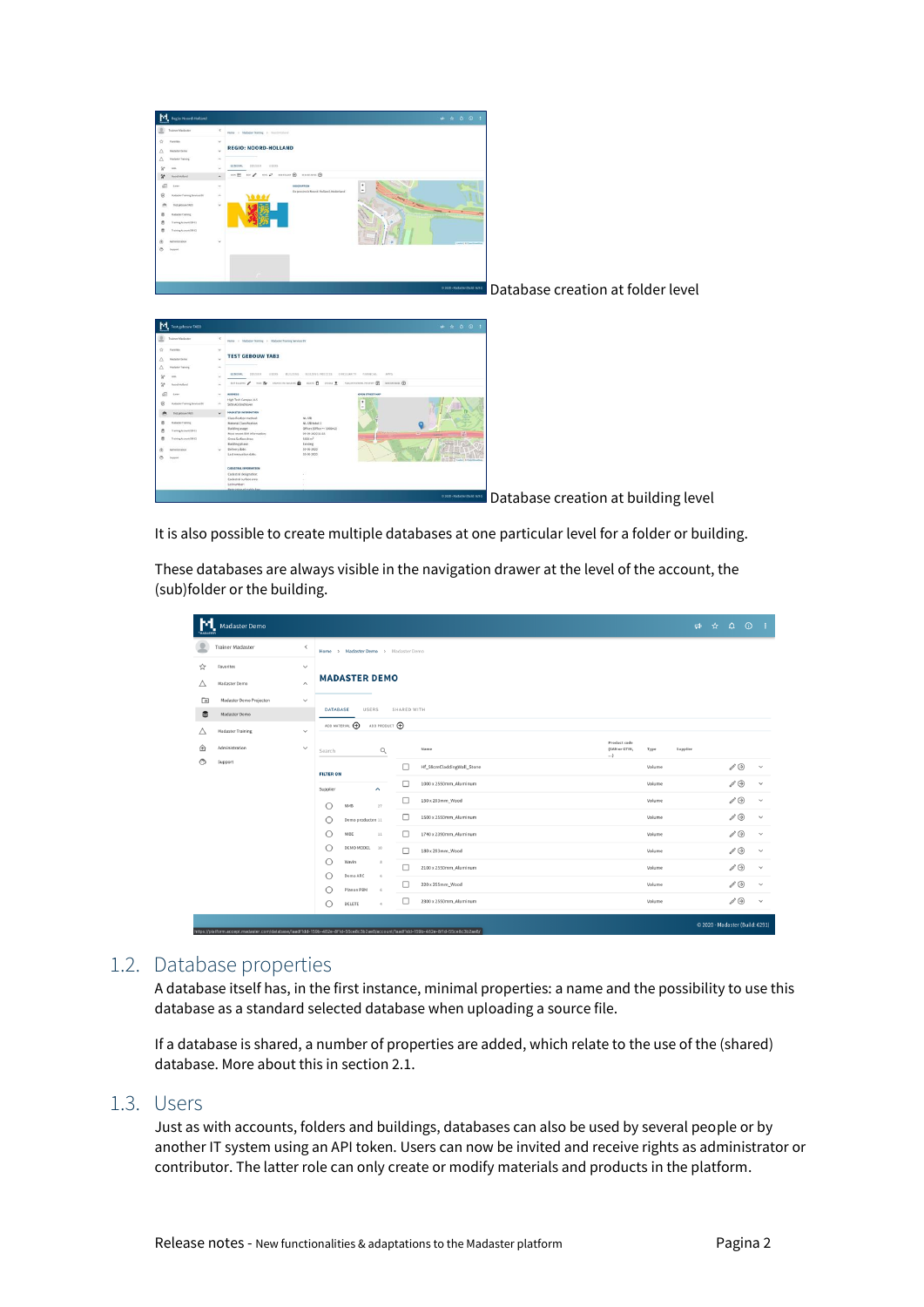## <span id="page-3-0"></span>1.4. Shared with

In order to enable users to use the materials and products from their own account/folder/building or to make them available in another account/folder/building, it is possible to share a database. This can be done both internally as well as with another (external) account.

## <span id="page-3-1"></span>**2. Sharing databases with other accounts, folders, buildings**

As introduced in section 1.4, it is possible to share your own database(s). A database can be shared with multiple accounts, folders or buildings. This makes it possible, for example, for a company to set up your own database and then make these materials and products available to another user working under a different account.

## <span id="page-3-2"></span>2.1. Sharing a database: rights

At the moment a database is shared, it is necessary to determine the rights with which the users -of the account/folder/building with which you share it- can use the materials and/or products.



A database can be shared with four different rights, properties:

**Map** – elements can be linked to the materials and products in this database.

**Copy** – the materials and products from this database can be copied.

**Contribute** – new materials and products can be entered into this database by the users with whom this database is shared.

**Manage** – the database can be managed by the users with the rights, on the account/folder/building with which this database is shared.

## <span id="page-3-3"></span>2.2. Sharing a database: account, folders, buildings

A database can be shared with multiple accounts, folders or buildings. This makes it possible to create a central database that supports multiple folders and buildings or specific databases for certain types of buildings. After sharing a database you get the choice to determine which accounts, folders, buildings have access to the shared database.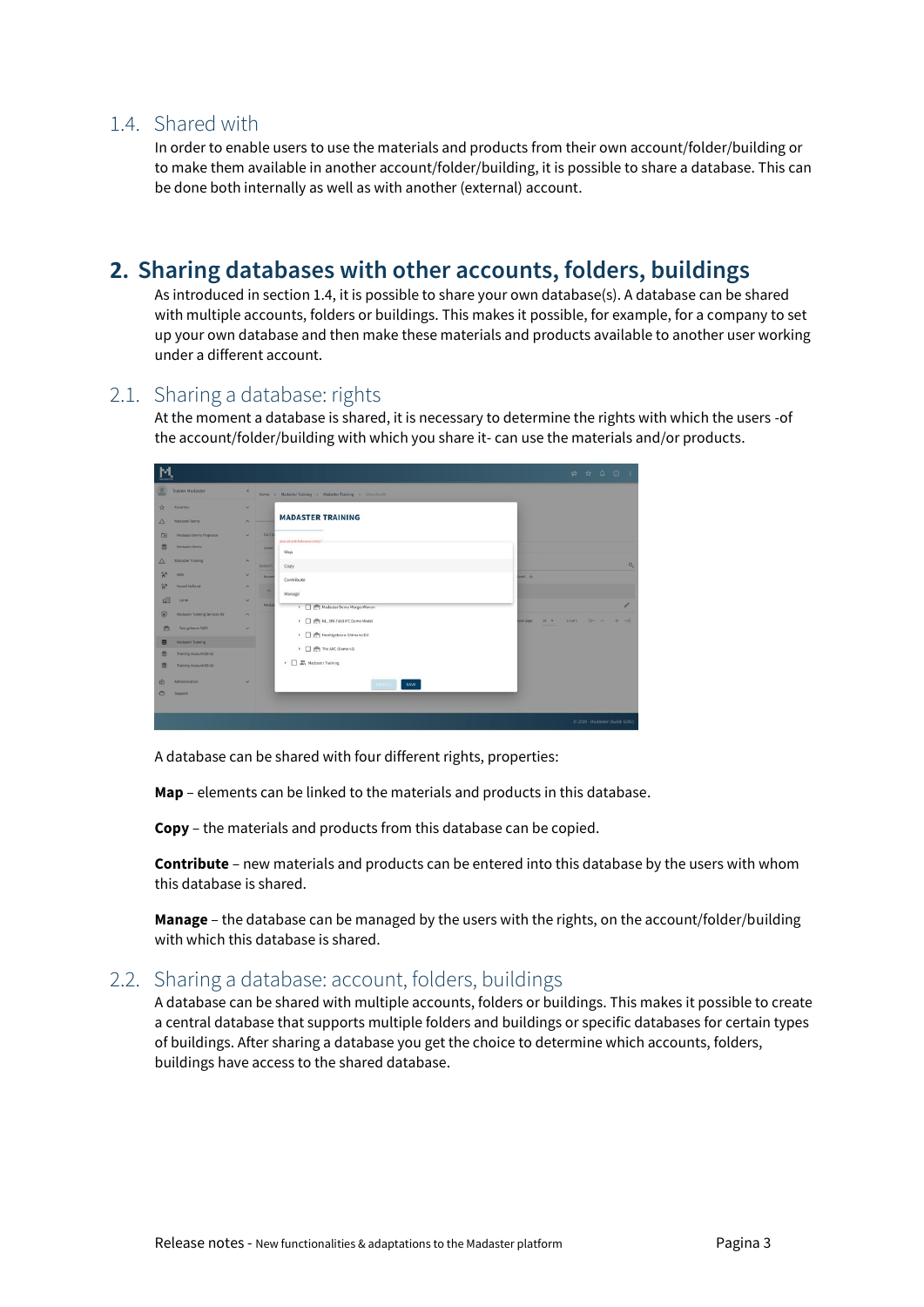| Madaster Training                                                                                                                                                             |                                                                                                                      |                                                                                                                                                                                                                                                                                                                                            |                              |       |                                 |
|-------------------------------------------------------------------------------------------------------------------------------------------------------------------------------|----------------------------------------------------------------------------------------------------------------------|--------------------------------------------------------------------------------------------------------------------------------------------------------------------------------------------------------------------------------------------------------------------------------------------------------------------------------------------|------------------------------|-------|---------------------------------|
| Trainer Madaster<br>☆<br><b>Favorites</b><br>$\triangle$<br><b>Madaster Demo</b><br>Δ<br><b>Madaster Training</b><br><b>Q</b><br>Administration:<br>$\circ$<br><b>Support</b> | ×<br>×.<br>$\overline{\mathbf{v}}$<br>u<br>DATAL<br>×<br>DIARE<br>Search<br>$\sim$<br>Accaus<br>$\sim$<br>٠<br>Madas | Home > Madaster Training > Madaster Training > Shamil with<br><b>MAD MADASTER TRAINING</b><br>Shared with following rights"<br>Copy<br>٠<br>$\overline{\phantom{a}}$ $\overline{\phantom{a}}$ Madaster Demo<br>- <b>Madaster Demo Projecten</b><br>▶ □ 曲 Ifc Test<br>>       Madaster Demo MorgenWonen<br>> C # NL_SfB-Tab3 IFC Demo Model | $+$<br>$25 - 2$<br>Der page: | $+ +$ | Q<br>A                          |
|                                                                                                                                                                               |                                                                                                                      | + C (P Hoofdgebouw Shimano EU<br>▶ □ 图 The ARC (Demo v1)<br><sup>93</sup> , Madaster Training<br>×<br>EANCEL<br>SAVE                                                                                                                                                                                                                       |                              |       | @ 2020 - Madaster (Build: 6291) |

A database can be shared with other account(s), and/or one or more folders and/or buildings..

### <span id="page-4-0"></span>2.3. Share and use

The materials and products in a shared database are "synchronised": it is the same database, accessible from multiple accounts, folders and/or buildings. Changes and additions made by one user are also available to all other users of this database..

## <span id="page-4-1"></span>**3. Archiving of buildings**

In order to preserve a fixed, certain state of a building or to transfer a building to another account, the "archive a building" functionality has been added. This functionality is available on the "General" tab of a building.

#### <span id="page-4-2"></span>3.1. What happens?

By archiving a building, the platform creates a collection of all the files of a building, with the active source files at its core. The archive is given a Version Name and a Version ID when it is created (entered by the user).

|             | Test gebouw TAB3              |                          |                                                                                                  |                                 |
|-------------|-------------------------------|--------------------------|--------------------------------------------------------------------------------------------------|---------------------------------|
|             | Trainer Madaster              | ×                        | Home > Madaster Training > Madaster Training Services BV                                         |                                 |
| ☆           | Favorites                     | ×                        |                                                                                                  |                                 |
| $\triangle$ | <b>Madaster Demo</b>          | u                        | <b>TEST GEBOUW TAB3</b>                                                                          |                                 |
| $\Delta$    | <b>Madaster Training</b>      | $\sim$                   |                                                                                                  |                                 |
| $\approx$   | <b>MRA</b>                    | ×                        | <b>GENERAL</b><br>DOSSIER<br><b>INSERS</b><br>BUILDING PROCESS CIRCULARITY FINANCIAL<br>BUILDING | <b>APPS</b>                     |
| $\approx$   | Noond-Holland                 | $\sim$                   | <b>EDIT BS</b><br><b>ARCHIVE THE BUILDING</b>                                                    |                                 |
| $\Omega$    | Larro                         | ۰                        | <b>ADDRES</b>                                                                                    |                                 |
| 因           | Madaster Training Services BV | $\sim$                   | <b>High Te</b><br>Version Name*<br>5656 AG<br>Archive Test building TAB3                         | 225.8<br>düri<br><b>SENTY</b>   |
| 曲           | Test gabouw TAB3              | $\overline{\phantom{a}}$ | <b>MADAST</b><br>Version Identifier                                                              |                                 |
| s           | <b>Madaster Training</b>      |                          | Classifi<br>TAB3_20200909_01<br>Materia                                                          |                                 |
| 奧           | Training Account 08-01        |                          | <b>Buildin</b><br><b>Most re</b>                                                                 | $-$<br>岛<br><b>NO</b>           |
| s           | Training Account DB-02        |                          | Gross S<br><b>ARCHIVE</b><br>CANCEL<br><b>Building</b>                                           | <b>VARNIST</b>                  |
| 金           | <b>Administration</b>         | ×                        | 30-06-2020<br>Delivery date:                                                                     |                                 |
| G           | Support                       |                          | 30-05-2020<br>Last renovation date:                                                              | <b>Lealfel / El Openiti</b>     |
|             |                               |                          | <b>CADASTRAL INFORMATION</b>                                                                     |                                 |
|             |                               |                          | Cadastral designation:                                                                           |                                 |
|             |                               |                          | Cadastral surface area:                                                                          |                                 |
|             |                               |                          | Lot number:<br>٠<br>Restriction of public law                                                    |                                 |
|             |                               |                          |                                                                                                  | @ 2020 - Madaster (Build: 6291) |

All materials and products linked to these active source files are copied to a new database belonging to the archive. This includes all general documents from the Dossier. Finally, a new materials passport is generated. The archived building receives a time stamp and is available as a separate archive at the building (in the navigation drawer on the left side of the screen).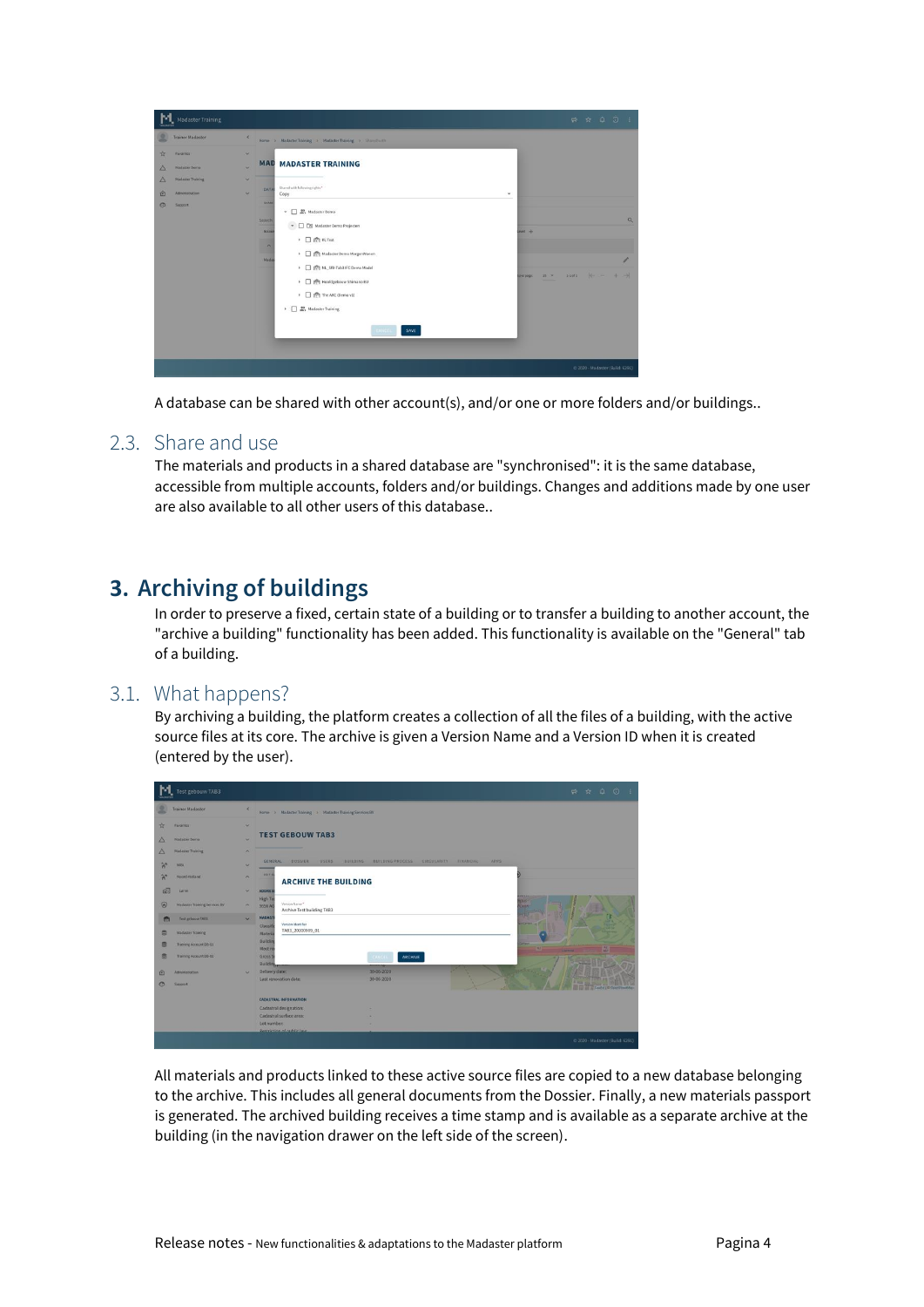## <span id="page-5-0"></span>3.2. View archive

The archive will be available as a separate item under the building in the left navigation drawer. All tabs available in a building can also be viewed in the archive..

|   | <b>Trainer Madaster</b>             | $\leq$                  | Home                                                             |                                              | > Madaster Training > Madaster Training Services BV > Test gebouw TAB3 (Test Archief TAB3 TAB#_001_20200909) > Navigation_Buildingarchive |
|---|-------------------------------------|-------------------------|------------------------------------------------------------------|----------------------------------------------|-------------------------------------------------------------------------------------------------------------------------------------------|
| ☆ | Favorites                           | $\checkmark$            |                                                                  |                                              |                                                                                                                                           |
|   | Madaster Demo                       | $\checkmark$            | <b>TEST GEBOUW TAB3 (TEST ARCHIEF TAB3</b><br>TAB#_001_20200909) |                                              | 土<br>09-09-2020 11:14                                                                                                                     |
| Δ | <b>Madaster Training</b>            | $\scriptstyle\wedge$    |                                                                  |                                              |                                                                                                                                           |
|   | MRA                                 | $\checkmark$            | <b>GENERAL</b><br>DOSSIER<br>USERS                               | <b>BUILDING</b><br>BUILDING PROCESS          | CIRCULARITY<br>FINANCIAL                                                                                                                  |
| W | Noord-Holland                       | $\hat{\phantom{a}}$     | COPY BUILDING TO OTHER ACCOUNT<br><b>DELETE D</b>                |                                              |                                                                                                                                           |
| ⋒ | Laren                               | $\checkmark$            |                                                                  |                                              |                                                                                                                                           |
| 痈 | Madaster Training Services BV       | $\widehat{\phantom{a}}$ | <b>ADDRESS</b><br>High Tech Campus 115                           |                                              | <b>OPEN STREET MAP</b><br>тниклеси.<br>Campus<br>$\ddot{}$                                                                                |
| 龠 | Test gebouw TAB3                    | $\sim$                  | 5656 AG Eindhoven                                                |                                              | Eindhoven<br>$\overline{\phantom{a}}$<br>$\sqrt{1-\frac{1}{2}}$                                                                           |
| 目 | Test gebouw TAB3 (Test Archief TA V |                         | <b>MADASTER INFORMATION</b><br>Classification method:            | NL-SfB                                       | <b>SOFA</b><br>sup Tech Campus<br>Dubi De                                                                                                 |
| e | <b>Madaster Training</b>            |                         | Material Classification:<br>Building usage:                      | NL-SfB tabel 3<br>Offices (Office >= 1000m2) | Gresslower<br>High Tech Campus                                                                                                            |
| S | Training Account DB-01              |                         | Most recent BIM information:<br>Gross Surface Area:              | 09-09-2020 11:16<br>$5000 \text{ m}^2$       | <b>Migh-fech Comput</b><br>$\frac{\lambda2}{\lambda67}$<br>N2<br>Laareing<br><b>TOUT</b>                                                  |
| e | Training Account DB-02              |                         | Building phase:<br>Delivery date:                                | Existing<br>30-06-2020                       |                                                                                                                                           |
| 仞 | Administration                      | s.                      | Last renovation date:                                            | 30-06-2020                                   |                                                                                                                                           |
|   | Support                             |                         |                                                                  |                                              | Leafet   C OpenStreetMap                                                                                                                  |
|   |                                     |                         | <b>CADASTRAL INFORMATION</b>                                     |                                              |                                                                                                                                           |
|   |                                     |                         | Cadastral designation:                                           |                                              |                                                                                                                                           |
|   |                                     |                         | Cadastral surface area:                                          |                                              |                                                                                                                                           |

All linked materials and products are also added to the archive in a separate database..

| м              | Test gebouw TAB3 (Test Archief TAB3 TAB#_001_20200909)                                       |                         |                       |                    |                          |               |                                                                                                                                                 |                                        |          | $\Rightarrow$ | $\qquad \qquad \hat{\mathbf{r}} \qquad \hat{\mathbf{u}} \qquad \hat{\mathbf{v}} \qquad \hat{\mathbf{v}}$ |         | ÷.                 |
|----------------|----------------------------------------------------------------------------------------------|-------------------------|-----------------------|--------------------|--------------------------|---------------|-------------------------------------------------------------------------------------------------------------------------------------------------|----------------------------------------|----------|---------------|----------------------------------------------------------------------------------------------------------|---------|--------------------|
|                | <b>Trainer Madaster</b>                                                                      | $\langle$               | Home<br>$\rightarrow$ | Madaster Training  |                          | $\rightarrow$ | Madaster Training Services BV > Test gebouw TAB3 (Test Archief TAB3 TAB#_001_20200909) > Test gebouw TAB3 (Test Archief TAB3 TAB#_001_20200909) |                                        |          |               |                                                                                                          |         |                    |
| ☆              | Favorites                                                                                    | $\checkmark$            |                       |                    |                          |               |                                                                                                                                                 |                                        |          |               |                                                                                                          |         |                    |
| Δ              | Madaster Demo                                                                                | $\checkmark$            |                       | TAB#_001_20200909) |                          |               | <b>TEST GEBOUW TAB3 (TEST ARCHIEF TAB3</b>                                                                                                      |                                        |          |               |                                                                                                          |         |                    |
| Δ              | <b>Madaster Training</b>                                                                     | $\widehat{\phantom{a}}$ |                       |                    |                          |               |                                                                                                                                                 |                                        |          |               |                                                                                                          |         |                    |
| ٩ŕ             | MRA                                                                                          | $\checkmark$            | <b>DATABASE</b>       |                    |                          |               |                                                                                                                                                 |                                        |          |               |                                                                                                          |         |                    |
| $\mathbb{R}^n$ | Noord-Holland                                                                                | $\wedge$                |                       |                    |                          |               |                                                                                                                                                 |                                        |          |               |                                                                                                          |         |                    |
| வி             | Laren                                                                                        | $\checkmark$            |                       |                    |                          |               |                                                                                                                                                 |                                        |          |               |                                                                                                          |         |                    |
| ⊛              | Madaster Training Services BV                                                                | $\hat{\phantom{a}}$     | Search                |                    | $\alpha$                 |               | Name                                                                                                                                            | Product code (EAN or GTIN,<br>$\ldots$ | Type     | Supplier      |                                                                                                          |         |                    |
| 龠              | Test gebouw TAB3                                                                             | $\widehat{\phantom{a}}$ | <b>FILTER ON</b>      |                    |                          |               | Concrete                                                                                                                                        |                                        | Material |               |                                                                                                          | $\odot$ | $\checkmark$       |
| 同              | Test gebouw TAB3 (Test Archief TA<br><br><br><br><br>$\begin{array}{ccc} \hline \end{array}$ |                         | Supplier              |                    | $\overline{\phantom{a}}$ |               | Concrete block                                                                                                                                  |                                        | Material |               |                                                                                                          | $\odot$ | $\checkmark$       |
| e.             | Test gebouw TAB3 (Test Archief TAB3 TA                                                       |                         |                       | Unknown            | $\overline{\mathbf{x}}$  |               | Concrete, prefabricated                                                                                                                         |                                        | Material |               |                                                                                                          | $\odot$ | $\checkmark$       |
|                |                                                                                              |                         |                       |                    |                          |               | Lime sandstone                                                                                                                                  |                                        | Material |               |                                                                                                          | $\odot$ | $\checkmark$       |
| S              | Madaster Training                                                                            |                         | Product type          |                    | $\hat{\phantom{a}}$      |               | Reinforced concrete                                                                                                                             |                                        | Material |               |                                                                                                          | $\odot$ | $\checkmark$       |
| s              | Training Account DB-01                                                                       |                         |                       | Material           | $\overline{z}$           |               | Steel                                                                                                                                           |                                        | Material |               |                                                                                                          | $\odot$ | $\checkmark$       |
| 3              | Training Account DB-02                                                                       |                         |                       | Area               | $\mathbf{I}$             |               | VBI Kanaalplaatvloer 320 Groen                                                                                                                  | 27.01.020                              | Area     |               |                                                                                                          | $\odot$ | $\checkmark$       |
| ⊕              | Administration                                                                               | L.                      | Status                |                    | $\hat{\phantom{a}}$      |               |                                                                                                                                                 |                                        | Material |               |                                                                                                          |         |                    |
| G              | Support                                                                                      |                         |                       | Active             | $\mathbb{R}$             |               | Wood                                                                                                                                            |                                        |          |               |                                                                                                          | $\odot$ | $\checkmark$       |
|                |                                                                                              |                         |                       |                    |                          |               |                                                                                                                                                 | Rows per page:                         | $50 - 4$ | $1-8$ of $8$  |                                                                                                          |         | $\rightarrow$<br>÷ |
|                |                                                                                              |                         |                       |                    |                          |               | a conservative and a conservative conservative of                                                                                               |                                        |          |               | © 2020 - Madaster (Build: 6291)                                                                          |         |                    |

### <span id="page-5-1"></span>3.3. Transfer Archive

A desired functionality is transferring a building to another account. For example, by a builder who wants to transfer the Madaster registration of the building to the owner after completion. Or, for example, a developer who wants to transfer the dwellings including the file and Madaster materials passport to the owner. Madaster now offers this functionality, whereby an (unchangeable) copy of the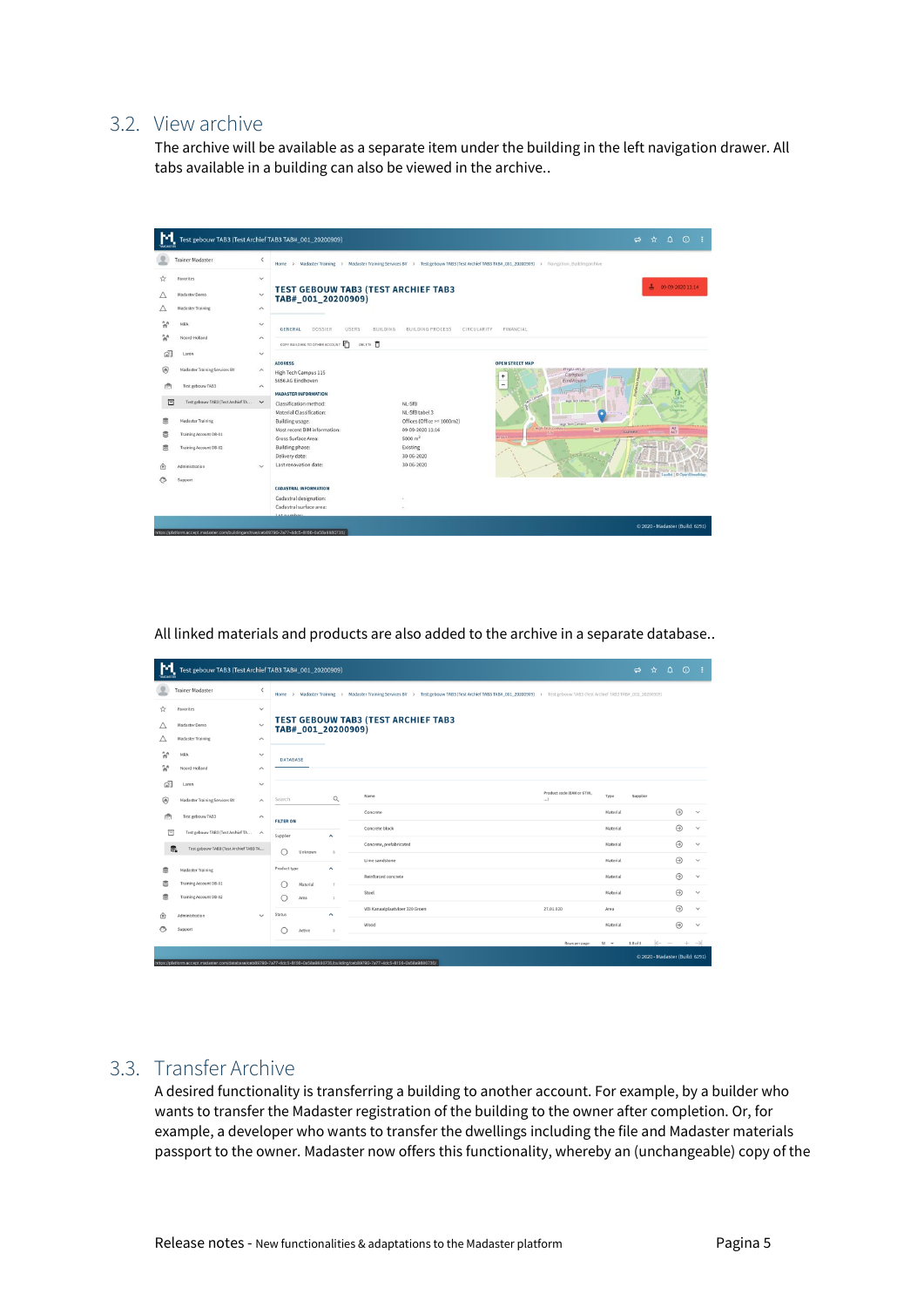archive remains available in the original folder/account. This is activated by clicking on the "Copy building to other account" button and selecting another account and/or folder.

# <span id="page-6-0"></span>**4. Improving the matching proces**

The core of the Madaster platform is the automatic matching of the IFC elements from the source file with the selected databases. Madaster is continuously improving this process, speeding it up and above all making it more reliable.

## <span id="page-6-1"></span>4.1. Matchingcriteria

In product/material matching criteria can be provided in Madaster, these criteria are used to match a material name from the IFC with a material or product in Madaster. In this release it is possible to specify a language for a criterion, these are the languages supported by the platform. The option "All languages" can be used to create a language independent criterion:



During the import of an IFC file, you can specify which matching criteria should be used by specifying which languages appear in the IFC file: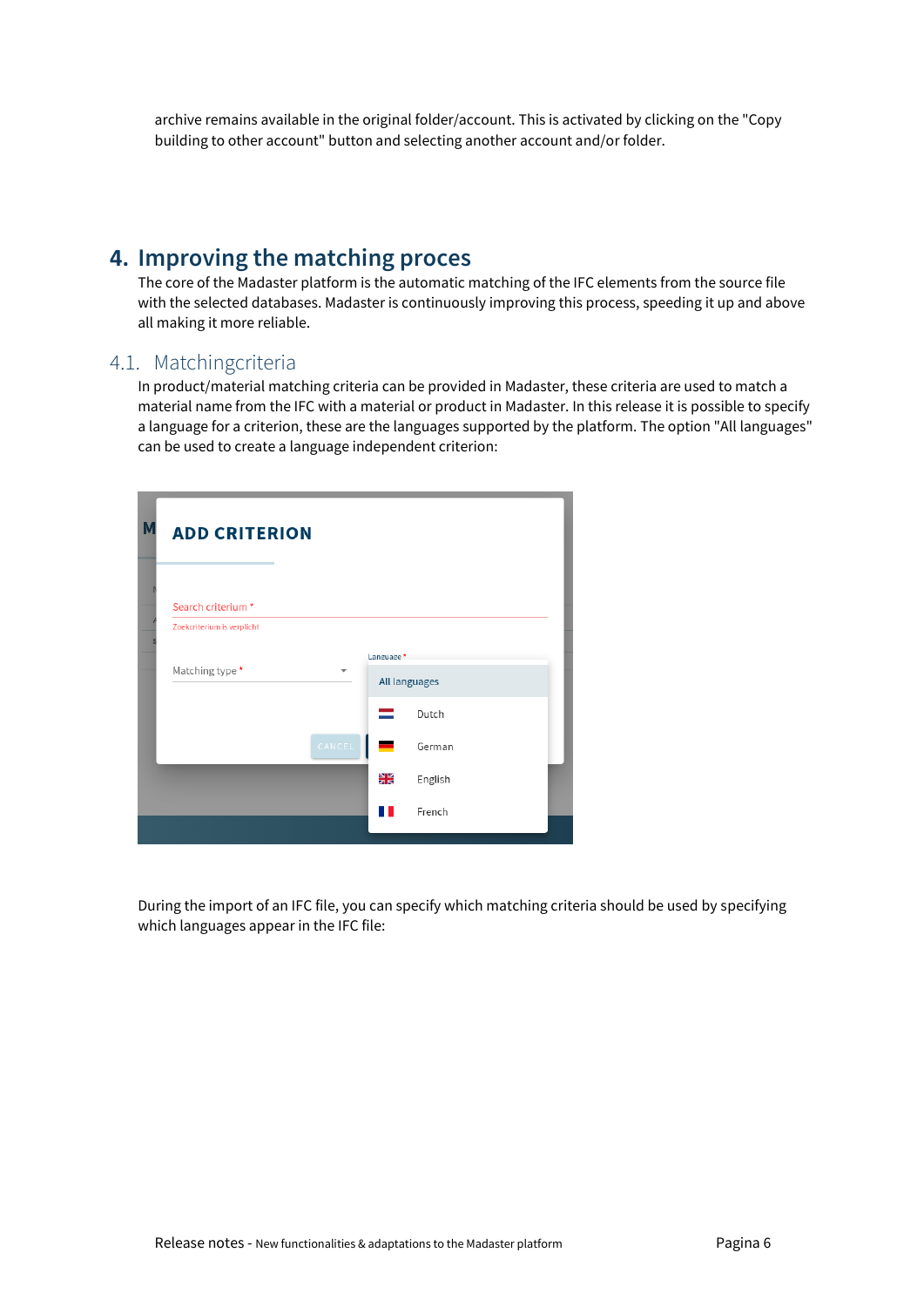| Data sources and priority                               |           |                                                                                                                                                                                                             |          |
|---------------------------------------------------------|-----------|-------------------------------------------------------------------------------------------------------------------------------------------------------------------------------------------------------------|----------|
| Languages for enrichment *                              |           |                                                                                                                                                                                                             |          |
| <b>He</b> English                                       |           |                                                                                                                                                                                                             |          |
| select the '+' or 'x' sign at the end of a source name. |           | Indicate to which sources in the Madaster platform the elements in the file to be uploaded should<br>automatically be linked and in which order this should be done per element. To add or remove a source, |          |
| Available sources                                       |           | Selected sources                                                                                                                                                                                            |          |
| Revit                                                   | $^{+}$    | Madaster Demo                                                                                                                                                                                               | $\times$ |
| Archicad                                                | $^{+}$    | Madaster                                                                                                                                                                                                    | $\times$ |
| <b>NMD</b>                                              | $\ddot{}$ | Training Account DB-01                                                                                                                                                                                      | $\times$ |

During the import, all matching criteria of the selected languages and the language-independent criteria are used for the material/product matching.

#### <span id="page-7-0"></span>4.2. Typename

In this release the matching has been extended with matching on TypeName. The platform first tries to make a match with a product based on the value of the IFC field TypeName, when this fails the platform will make a match with materials and products based on the material field.

| Dimensions             |          | <b>Identity Data</b> |          |       |                         | Materials and Finishes                             | Uther                  |  | Phasing |  |
|------------------------|----------|----------------------|----------|-------|-------------------------|----------------------------------------------------|------------------------|--|---------|--|
| Identification         | Location | Quantities           | Material |       |                         | Relations Classification                           | Hyperlinks Constraints |  | Data    |  |
| Property               |          |                      |          | Value |                         |                                                    |                        |  |         |  |
| Model                  |          |                      |          |       | Project1                |                                                    |                        |  |         |  |
| <b>Discipline</b>      |          |                      |          |       |                         | Architectural                                      |                        |  |         |  |
| Name                   |          |                      |          |       |                         | NLRS 23 GM LB Ribcasette CVP 350x1200 Tr1:Ribcaset |                        |  |         |  |
| Phase                  |          |                      |          |       |                         |                                                    |                        |  |         |  |
| <b>Type</b>            |          |                      |          |       | Ribcasette CVP 350x1200 |                                                    |                        |  |         |  |
| Type Name              |          |                      |          |       |                         | Ribcasette CVP 350x1200                            |                        |  |         |  |
| <b>Predefined Type</b> |          |                      |          |       | <b>FLOOR</b>            |                                                    |                        |  |         |  |

Figuur 1 Extra matching based on field name "Type Name" (like Improving the matching process

The core of the Madaster platform is the automatic matching of the IFC elements from the source file with the selected databases. Madaster is continuously improving and speeding up this process and, above all, making it more reliable.

## <span id="page-7-1"></span>**5. API**

In this release a new version of the API has been introduced.

### <span id="page-7-2"></span>5.1. Version 3.0

In version 3.0 of the API the following functionalities have been changed/added:

- Portfolio has been cancelled and replaced by folders
- Maintenance of databases
- Maintenance of materials/products in databases